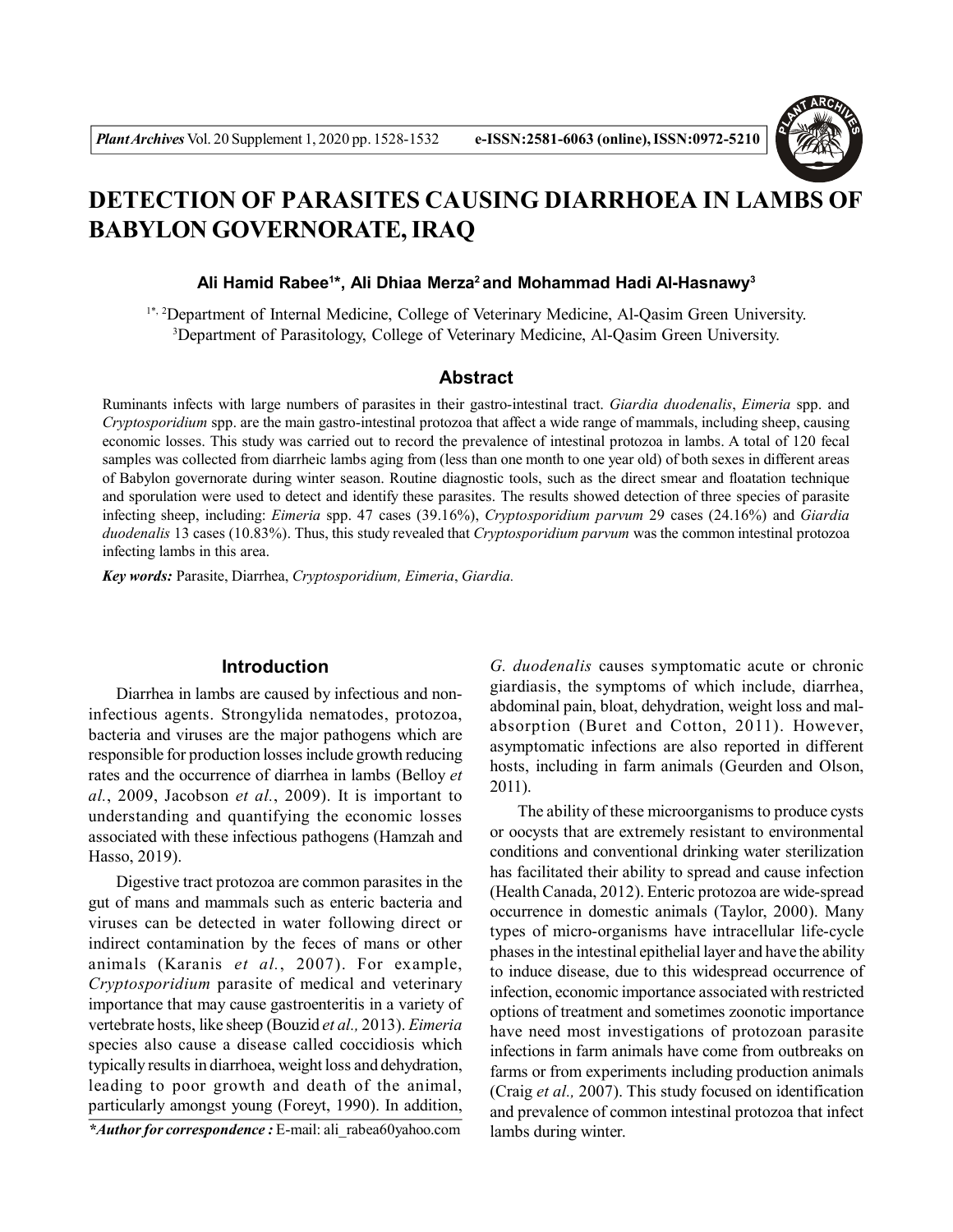## **Materials and Methods**

#### **Sample collection**

Fecal samples (10-15) grams were collected from 120 pre, post-weaned lambs, of different ages ranged from less than 1 month to 1 year old, for both sexes (55 male- 45 female) during the period from the beginning of November 2017, to end of April 2018, from different regions of Babylon province, samples were collected directly from the rectum, in a clean plastic container and were tightly closed, given sequential numbers, all information included age, sex and date of sampling, the samples were transported in refrigerated bag to the lab.

Laboratory tests: Microscopic examinations for the fecal samples were carried out, where each sample was divided into four parts:

- 1. Direct Smear: The smears were prepared and examined by using Lugol's Iodine stain (Levine, 1961).
- 2. Staining methods: The smears prepared and stained by Giemsa and Modified Ziehl-Neelsen stains to investigate *Cryptosporidium* oocysts and *Giardia* cysts according to (Mor, 1981, Beaver and Jung, 1985).
- 3. Flotation technique: This technique was conducted using Sheather's and Zinc Sulphate solutions to investigate *Cryptosporidium*, *Eimeria* oocysts and *Giardia* cysts according to (Chermette and Boufassa, 1988, Ruest *et al.*, 1997).
- 4. Sporulation of fecal samples that contain oocysts (Bowman and Lynn, 1995).

Statistical analysis: The Chi-square test was used for comparison between the results. Differences were considered statistically significant at P<0.05 (Al-Mohammed *et al.,* 1986).

#### **Results and Discussion**

## **Infection rates of intestinal protozoa**

Out of the total number of 120 fecal samples, 89 (74.16%) are infected with intestinal protozoa in lambs at Babylon province, the microscopic examination showed the presence of (*Eimeria* spp., *Cryptosporidium parvum*, *Giardia duodenalis*). This finding highlighted the importance of these parasites on lambs health which might be leading to economic losses.

Several studies demonstrated that the prevalence of intestinal protozoa recorded various ratios in Iraq. A study conducted by Abd Al-Wahab (2003) found the prevalence rate 85% in lambs of Baghdad province and Dawood *et al.,* (2007) recorded the rate 50.2% in lambs of Al-Diwaniya province. Other studies in 2011 also reported infected rates 34.36% and 75.1%, in Al-Sulaymaniyah and Baghdad provinces, respectively (Nassrullah, 2011, Fadl *et al.,* 2011). The slight variation in these infection ratios compared to the current study might be ascribed to different areas and dates of samples collection.

As mentioned above, three genera were detected in the present survey, the first genus was *Eimeria*, out of the total number of 120 fecal samples, 47 (39.16%) were infected with different species of *Eimeria*. Table 1, showed the *Eimeria* spp. oocysts that were detected and distinguished in this study according to (Deniz, 2008 and Dittmar *et al.*, 2010). In Iraq, some local studies were carried out to record the prevalence of *Eimeria* spp in in lambs. For example, Abd Al-Wahab (2003) showed that the prevalence of *Eimeria* spp. was 79.19%, while Fadl *et al*., (2011) recorded 49.0% in Baghdad province. In addition, Mohammed (2013) found that the prevalence of *Eimeria* spp. in AL-Muthana province was 67.5%. These different prevalence might be ascribed to age of animals, shorter period of study and the number of animals used in the study. In the meantime, the prevalence rate in **Table 1:** Oocysts of *Eimeria* species.

| N <sub>0</sub> . |                                    | <b>Characteristics</b>         |             |                             |  |  |  |
|------------------|------------------------------------|--------------------------------|-------------|-----------------------------|--|--|--|
|                  | <b>Species</b>                     | <b>Shape</b>                   | Wall        | Color                       |  |  |  |
|                  | E ahsata                           | Ellipsoidal                    | Smooth      | Yellowish brown             |  |  |  |
| $\mathfrak{D}$   | $\overline{E}$ . bakuensis (ovina) | Elongate to ellipsoidal        | Smooth      | Yellowish                   |  |  |  |
| 3                | E.crandalis                        | Broad ellipsoidal to spherical | Smooth      | Pale-yellowish              |  |  |  |
| 4                | E.granulosa                        | Urn-shape                      | Smooth      | Yellowish-brown             |  |  |  |
| 5                | E.intricata                        | Ellipsoidal                    | Thick       | <b>Brown</b>                |  |  |  |
| 6                | E.marsica                          | Ellipsoidal                    | Smooth      | Colorless                   |  |  |  |
| 7                | E.punctata                         | Ovoid                          | Smooth      | Pale-yellowish              |  |  |  |
| 8                | E. weybridgensis                   | Broad ellipsoidal to spherical | Smooth      | Colorless                   |  |  |  |
| 9                | E.faurei                           | Ovoidal                        | Smooth      | Pale-yellowish brown        |  |  |  |
| 10               | E.ovinoidalis                      | Ellipsoidal                    | Smooth      | Colorless to pale-yellowish |  |  |  |
| 11               | E.pallida                          | Ellipsoidal                    | Very-smooth | Colorless                   |  |  |  |
| 12               | E.parva                            | Spherical to sub spherical     | Smooth      | Colorless                   |  |  |  |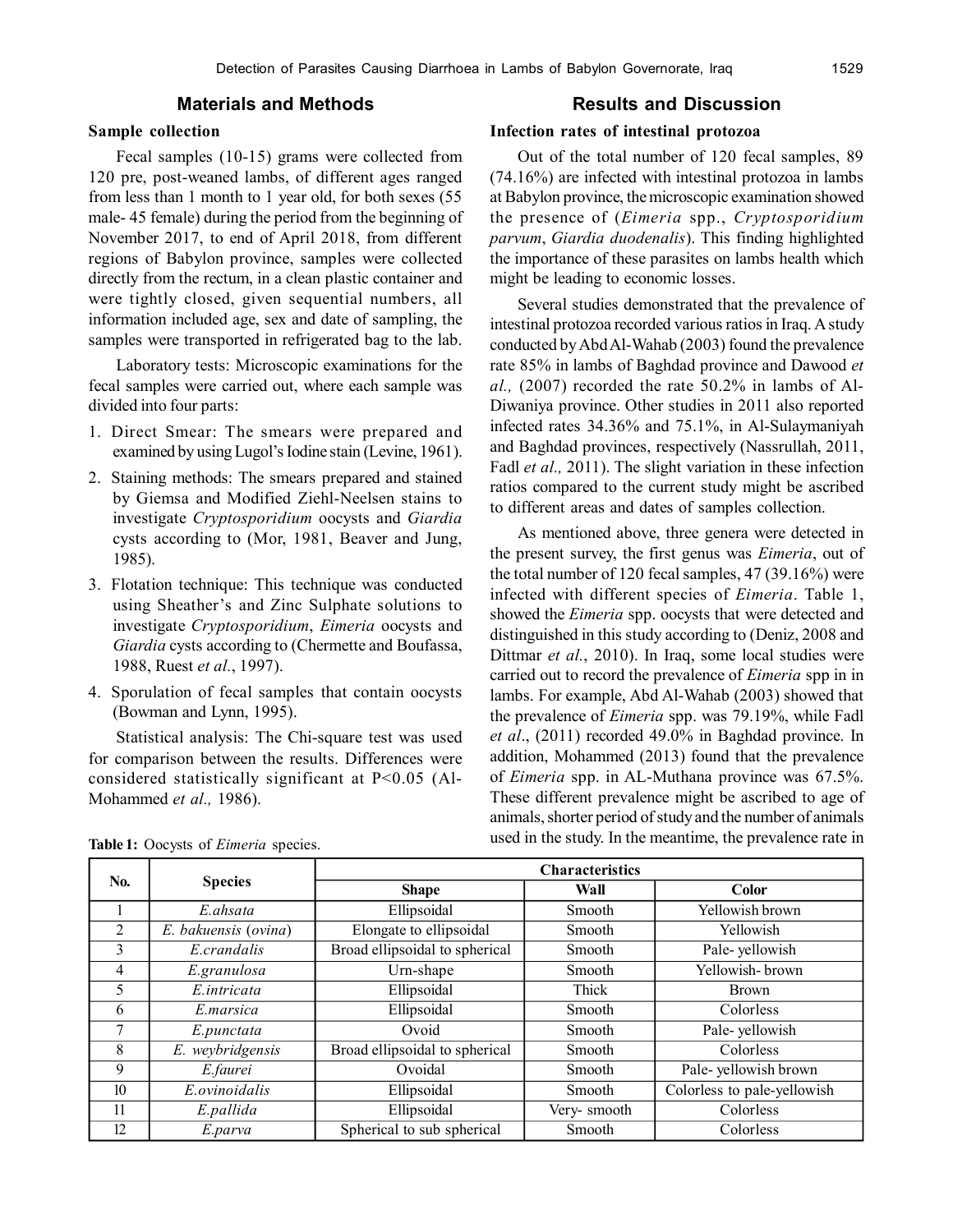| <b>Sex</b> | No. | <b>Positive</b> | <b>Negative</b> |
|------------|-----|-----------------|-----------------|
| Male       |     |                 |                 |
| Female     |     |                 |                 |
| Total      |     |                 |                 |

|  |  | <b>Table 3:</b> Percentage of infection according to species. |  |
|--|--|---------------------------------------------------------------|--|
|  |  |                                                               |  |

**Table 2:** Total rate of infection according to sex.

| <b>Species</b>         | No. of<br>samples   Positive | No.   | <b>Percentage</b><br>$\frac{0}{0}$ |  |
|------------------------|------------------------------|-------|------------------------------------|--|
| Eimeria spp.           | 120                          | 47    | 39.16                              |  |
| Cryptosporidium parvum |                              | 29    | 24.16                              |  |
| Giardia duodenalis     |                              | 13    | 10.83                              |  |
| Total                  | 89                           | 74.16 |                                    |  |

current study was lower than that established by Arslan *et al.,* (1999) in Turkey (97.9%) (Table 1, 2, 3, 4 and 5).

The second genus was *Cryptosporidium parvum***,** the results revealed that 29 (24.16%) out of 120 fecal samples were infected with *cryptosporidium parvum*. The morphological characteristics of *C. parvum* oocysts in Modified Ziehl Neelsen stain appeared as spherical densely stained pink to red bodies with a clear halo around the oocyst, against a dark blue background of the methylene blue stain. Furthermore, in Sheather's sugar floatation, the oocysts appeared as round or oval retractile bodies with a thin greenish membrane, the four sporozoites looked like black bodies inside the oocysts.

In comparison with previous studies in Iraq, the current findings were in agreement with Abdullah (2005), who reported 26.66% in Nineveh Province. Moreover, Dawood and Abdullah (2007) showed that the prevalence of *C. parvum* in Diwaniya province was 27.5% and Yakoob and Kathim (2009) detected the infection rate 15.8% in Baghdad province. In addition, the present results were approximately in accordance with other findings conducted in some countries. For instance, EL-Wahed *et al.,* (1999) in Egypt, Sultan *et al.,* (2007) in Tunisia, Panousis *et al.,* (2008) in Greece, Vahedi *et al.,* (2009) in Iran and Gokce *et al.,* (2010), whom recorded the prevalence rates of *C. parvum* were 30%, 16.7%, 29%, 28.6% and 21.05%, respectively.

However, a high percentage of infection (81.46%) was found in lambs of Baghdad province (Abd Al-Wahab, 2003). furthermore, the prevalence rate of *C. parvum* in current study was lower than those established by Misic *et al.,* (2006) in Serbia (42.1%), Sari *et al.,* (2009) in Turkey (38.8%), Silva-Fiuza *et al.,* (2011) in Brazil (47%) and Connelly *et al.,* (2013) in Scotland (37%). These differences were due to most of these studies were carried on rearing farms with high number of density which facilitate the contamination of soil and drinking water and considered the main sources of infection transmission, other differences might also be due to dates and areas of samples collection, shorter period of study, in addition to other factors affecting the prevalence such as number of samplings, methods of rearing and techniques of diagnosis used which have highly effective on determination such ratios particularly the density of the flocks.

Nevertheless, other studies recorded low ratios of infection, such as, Wang *et al.,* (2010b) in china reported 4.8%. In Iran, Khezri *et al.,* (2013) and Gharekhani *et al.,* (2014) recorded (10.24%, 11.3%, respectively). The most important reason of those lower rates of infection was age of animals that used in these studies (more than one year old) which were more resistant to infection (Sari *et al.*, 2009) (Table 2, 3, 4 and 5).

The third genus was *Giardia duodenalis*: 13 samples (10.83%) out of total number of 120 were infected with *Giardia duodenalis*. Morphologically, cyst of *G. duodenalis* was oval in shape with thick wall. It contains four nuclei which tend not to be obvious. Longitudinal fibrils consisting of the remains of axostyle and parabasal bodies may also be seen.

This result was in accordance with Rhaymah and Mohammed (2006) in Ninevah province, Khalil (2009) in Baghdad province and AL-Fetly *et al.,* (2010) in Al-Qadisiya province, whom recorded the rates of infection of *Giardia duodenalis* in lambs 15.5%, 13.71% and 13.5%, respectively.

While the infection rate in this study was lower than those recorded by Swadi (2008) in Baghdad province

> (52.17%), Geurden *et al.,* (2008) in Bulgaria (25.5%) and Wilson and Hankenson (2010) in United States  $(68\%)$ .

However, Abd Al-Wahab (2003) in Baghdad and Giangaspero *et al.,* (2005) in Italy showed that the infection rates of *G. duodenalis* in lambs were (6.92%) and (1.5%) respectively, which were lower than the result in the current study.

**Table 4:** Percentage of infection according to species and sex.

| <b>Species</b>  | <b>Total number</b><br>of samples | <b>Total number</b><br>of infection | <b>Sex</b> | No.<br><b>Positive</b> | Percentage<br>$\frac{0}{0}$ |
|-----------------|-----------------------------------|-------------------------------------|------------|------------------------|-----------------------------|
| Eimeria         |                                   |                                     | M          | 23                     | 19.16                       |
| spp.            | 120                               | 47                                  | F          | 24                     | 20                          |
| Cryptosporidium |                                   |                                     | M          |                        | 9.16                        |
| parvum          |                                   | 29                                  | F          | 18                     | 15                          |
| Giardia         |                                   |                                     | M          |                        | 4.16                        |
| duodenalis      |                                   | 13                                  | F          |                        | 6.66                        |
| Total           |                                   | 89                                  |            | 74.16                  |                             |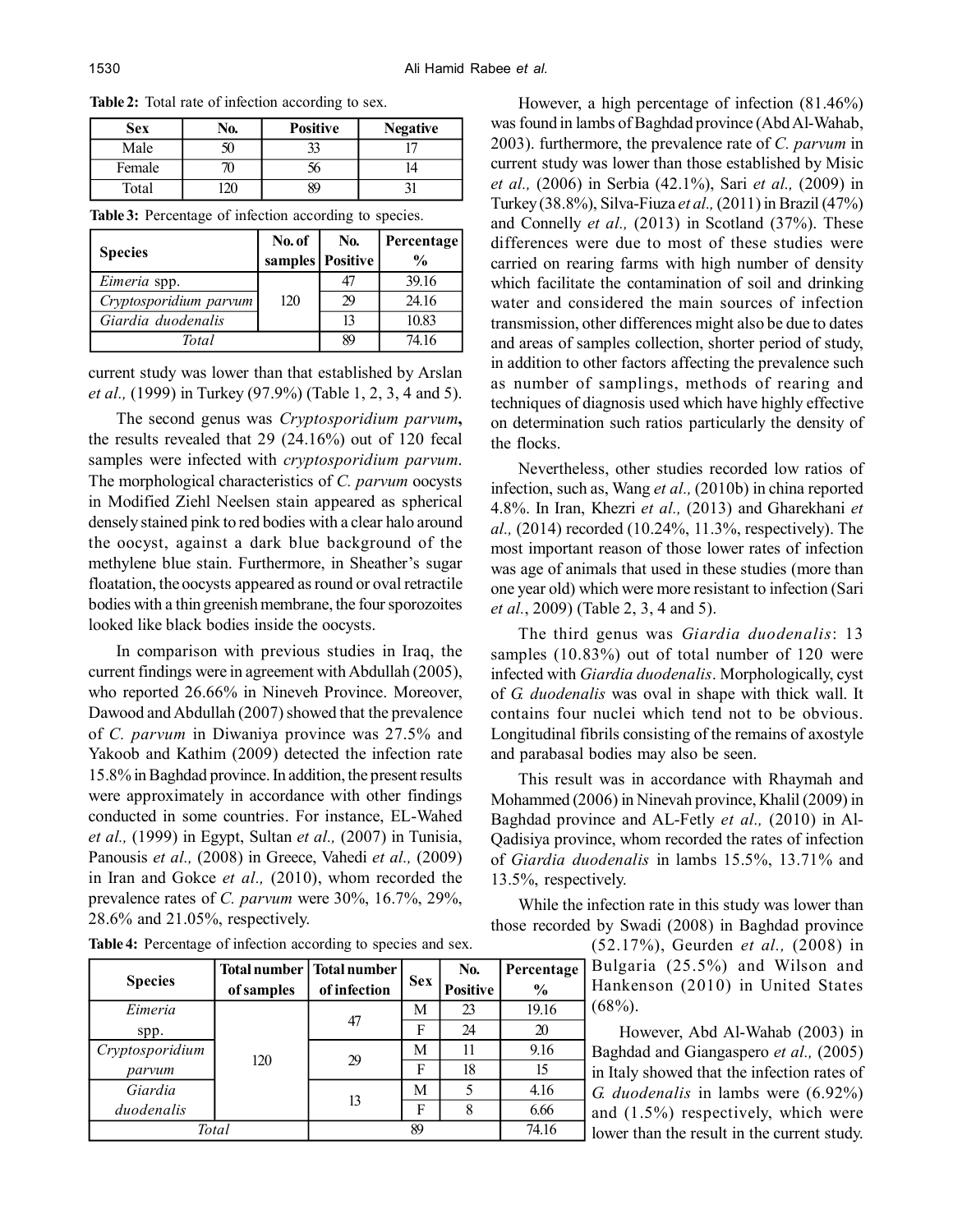|                 |            | Total number   Total number | Age    | No.               | Percentage    |
|-----------------|------------|-----------------------------|--------|-------------------|---------------|
| <b>Species</b>  | of samples | of infection                |        | months   Positive | $\frac{0}{0}$ |
| Eimeria         |            | 47                          | $<1-4$ | 11                | 9.16          |
|                 |            |                             | 5.9    | 17                | 14.16         |
| spp.            |            |                             | >10    | 19                | 15.83         |
|                 | 120        | 29                          | $<1-4$ | 7                 | 5.83          |
| Cryptosporidium |            |                             | 5.9    | 9                 | 7.50          |
| parvum          |            |                             | >10    | 13                | 10.83         |
|                 |            | 13                          | $<1-4$ | $\overline{2}$    | 1.66          |
| Giardia         |            |                             | 5.9    | 5                 | 4.16          |
| duodenalis      |            |                             | >10    | 6                 | 5.00          |
| Total           |            |                             | 89     |                   | 74.16         |

**Table 5:** Percentage of infection according to species and sex.

The variation among these studies might be ascribed to some important factors, such as, season of samples collection, study area, number of samples collected, methods of rearing and methods of diagnosis used which have highly effective on determination such ratios particularly the density of the flocks (Craig *et al*., 2007) (Table 2, 3, 4 and 5).

In summary, the current study found that three important genera *Eimeria*, *Cryptosporidium* and *Giardia* were detected in lambs of Babylon province using classical tools. The infection ratios of these protozoa were approximately moderate compared with other studies. This study also revealed that season of samples collection, study area, number of examined animal, age and diagnosis method could be important factors to detect and determine the intestinal protozoa in sheep, particularly lambs. Thus, further studies using modern techniques would be useful to confirm these findings, as well as identifying other significant genera.

#### **References**

- Abd Al-Wahab, I.H. (2003). Study in the epidemiology of the intestinal protozoa (*Eimeria* spp. *Cryptosporidium* spp. *Giardia* spp.) in the sheep in Baghdad province. M.Sc. Thesis, College of Veterinary Medicine, University of Baghdad.
- Al-Mohammed, N.T., K.M. Al-Rawi, M.A. Younis and W.K. Al-Morani (1986). Principles of Statistics. Dar Al-Kutob for Printing. Mosul University.
- Arslan, M.O., S. Umur and M. Kara (1999). The prevalence of coccidian species-in sheep in Kars province of Turkey. *Trop. Anim. Health. Prod*., **31(3):** 161-165.
- Beaver, P. C. and R.C. Jung ( 1985). Animal Agents and Vectors of Human Disease.  $5<sup>th</sup>$  ed. Lea and Febiger, Philadelphia. 249.
- Belloy, L., L. Decrausaz, P. Boujon, H. Hächler and A.S. Waldvogel (2009). Diagnosis by culture and PCR of *Salmonella abortusovis* infection under clinical conditions in aborting sheep in Switzerland. *Vet. Microbiol*., **138:** 373-377.
- Bouzid, M., P.R. Hunter, R.M. Chalmers and K.M. Tyler (2013). Cryptosporidium pathogenicity and virulence. *Clinical microbiology reviews*, **26(1):** 115-134. doi:10.1128/CMR.00076-12.
- Bowman, D.D. and R.C. Lynn (1995). Georgis' Parasitology for Veterinarians. 6th.(ed). W.B. Saunders Company. Philadelpia. U.S.A. 87-89.
- Buret, A.G. and J. Cotton (2011). Pathophysiological Processes and Clinical Manifestations of Giardiasis. In H.D. Luján & S. Svärd (Eds.), Giardia: A Model Organism (301318). Vienna: Springer Vienna.
- Chermette, R. and Q.S. Boufassa (1988). Cryptosporidiosis a Cosmopital Disease in Animals and Man, 2nd ed. Office Int. Epizoot. France.
- Connelly, L., B.H. Craig, B. Jones and C.L. Alexandera (2013). Genetic Diversity of *Cryptosporidium* spp. within a Remote Population of Soay Sheep on St. Kilda Islands, Scotland. *Applied and Environmental Microbiology.*, **79(7):** 2240- 2246.
- Craig, B.H., J.G. Pikington, L.E.B. Kruuk and J.M. Pemberton (2007). Epidemiology of parasitic protozoan infections in Soay sheep (*Ovis aries*) on St Kilda. *Parasitology.,* **134:** 9 -21.
- Dawood, K.A. and S.R. Abdullah (2007). Identification of Some Causative Agents of Diarrhea in Children and Lambs of Diwaniya. *Al -Qadisiya J. Vet. Sci.*- Supplement of 3rd conference.
- Deniz, A. (2008). Baycox® 5% Toltrazuril coccidiocide for lamb. Germany, (Technical Manual – Bayer Health Care, Animal Health).
- Dittmar, K., H.C. Mundt, E. Grzonka, A. Daugschies and B. Bangoura (2010). Ovine coccidiosis in housed lambs in Saxony-Anhalt (Central Germany). *Berl Münch Tierärztl Wochenschr*., **123:** 49-57.
- EL-Wahed, M.M. (1999)*. Cryptosporidium* infection among sheep in Qalubia governorate, *Egypt. J. Egypt. Soc. Parasitol.*, **29:** 113-118.
- Fadl, S.R., D.A. Kelaf and S.M. Abbas (2011). Prevalence of Parasitic Infection in Sheep From different Regions in Baghdad, *Iraqi J. Vet. Sci.*, **35(1):** 204-209.
- Foreyt, W.J. (1990). "Coccidiosis and Cryptosporidiosis in Sheep and Goats". Veterinary Clinics of North America: *Food Animal Practice*., **6(3):** 655-670.
- Geurden, T. and M. Olson (2011). Giardia in Pets and Farm Animals and Their Zoonotic Potential. In H.D. Luján and S. Svärd (Eds.), Giardia: A Model Organism (71-92). Vienna: Springer Vienna.
- Gharekhani, J., H. Heidari and M. Youssefi (2014). Prevalence of *Cryptosporidium* Infection in Sheep in Iran. *Turkiye Parazitol Derg.*, **38:** 22-25.